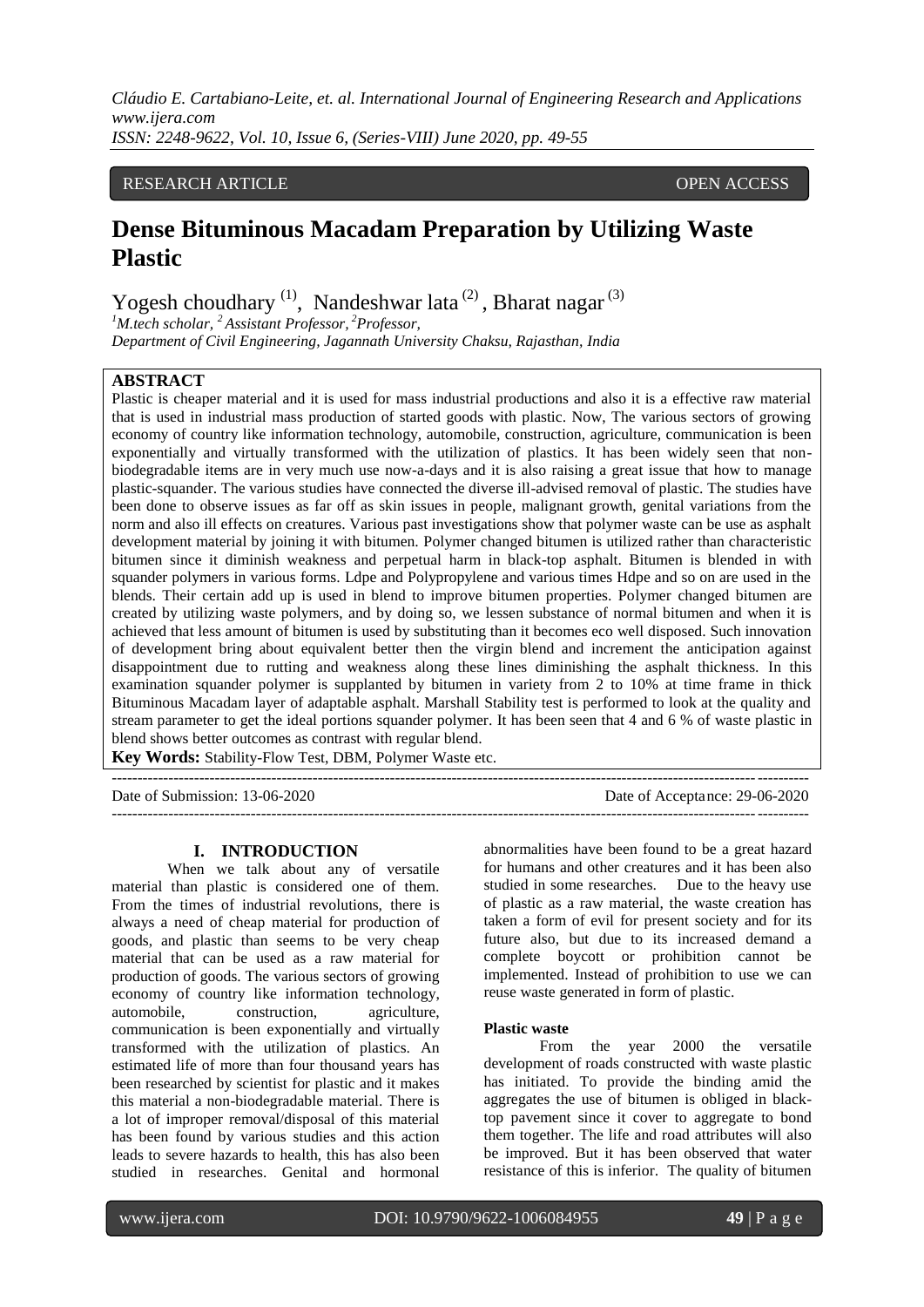can be enhanced in means of rheological properties when it is substituted or altered with elastic-plastic polymers. Addition or utilization of plastic in bitumen termed as polymer adjusted bitumen. There

is no requirement of any new development in the conventional workplace when reused LDPE is going to be blended with dark top mixes.



**Fig. 1 Generated Waste of Plastic**

#### **Objectives**

Main objectives of the study.

 Polymer modified bitumen will be compared with properties of virgin bitumen in wide scope.

 $\triangleright$  To analyze the effect on Dense Bituminous Macadam of Polymer bitumen and to analysis the Stability parameter and Strength by standard test of different mix at by keeping Polymer bitumen content maximum in Dense Bituminous Macadam.

 Economy of construction by using waste plastic so reduces the requirement of new road material.

 To make more eco friendly and to use waste material dumped in land.

## **II. REVIEW OF LITERATURE**

**Zhen Leng et.al. (2018)** has conductors studies to explore the attainability of utilizing the waste PET added substances, determined through an aminolysis procedure, to improve the capacity security and rheological execution of scrap elastic changed black-top (CRMA). Both the capacity dependability, and rheological and concoction properties of the black-top covers all things

considered altered with PET added substances and CR were examined. It was discovered that the fuse of PET based added substances to CRMA improved the capacity soundness, rutting and weakness protections, and expanded the rotational thickness (RV) of the adjusted folios.

**Shubham Bansal et.al. (2017)** study endeavors to use these waste materials. In their studied they have adjusted fastener by substituting of bitumen in halfway to prepare a solid blend of asphalt bitumen. To reenact with the actual and practical field conditions the various examination have been performed and 'Marshall Stability Analysis' was also performed on the examples arranged. They have taken the supplanting in different percentages varying from four percent to ten percent and taken the interval of supplanting as two percent. And futher more the supplanting with squander plastic is taken in range of  $\overline{5}$  to 15 percent and theyahave taken interval of five percent in it. Test results show extra ordinary results as sixteen percent of additional quality has been observed while there is addition of fifty percent of squander plastic in the specimen with elastic material, and all these squality were augmented with standard blend. Research center testing results shows very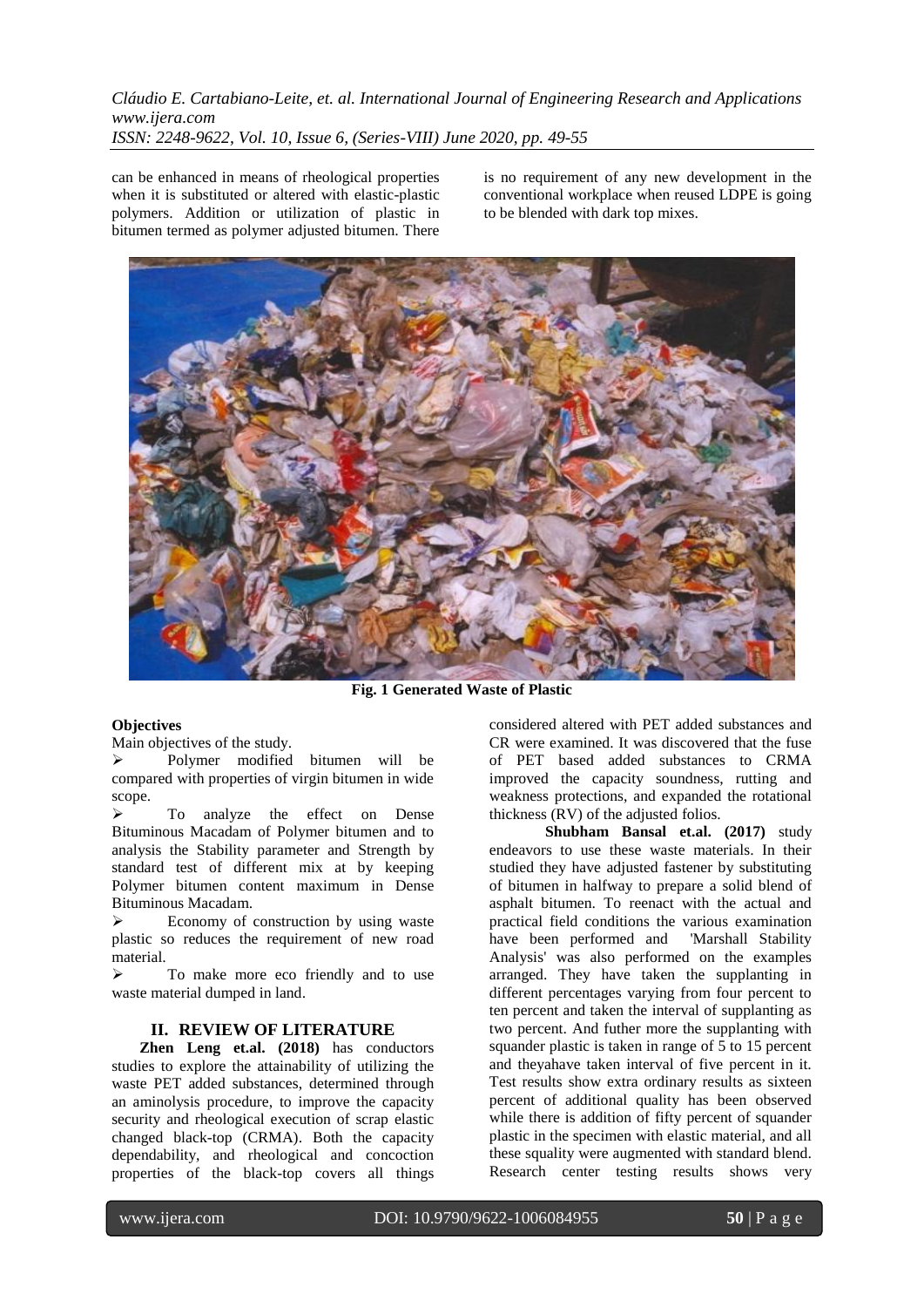ecofriendly results as it targets to utilize less conventional material and by utilizing the said material the same conventional thickness and quality can be achieved in asphalt by utilizing such waste material. Along with this it also provides a logical solution to the disposal of waste.

**Johnson Kwabena Appiaha et.al. (2017)** have studied about thermoplastic polymers and they also analyzed impacts of its mixing. The impacts were studied about Polypropylene and high thicknes polythene by mixing them in different mixes of polymers of thermoplastic. TO observe the bitumen composite functionality the FTIR spectroscopy has been additionally utilized to over look the composite. The polymer adjusted bitumen has shown extraordinary progression in rheological **Materials**

properties when it has been compared with unmodified bitumen. The HDPE adjusted bitumen has shown good properties when modified with polypropylene polymer. The augmented consistency, impaction on homogeneity along with good penetration and impact value softening and viscosity values has been observed. The viscoelastic nature of conventional bitumen can be modified by supplanting of thermoplastic polymers. PP and HDPE were used in their studies to study different rheological properties of black-top. They have taken different percentages of supplanting the said waste and found good results for rheological properties of bitumen. Decreased value of penetration, increased value of softening, enhancement in dynamic and viscosity values has been observed in their study.

| <b>Properties</b>               | <b>Raw Bitumen</b> | <b>Polymer Waste</b><br><b>Bitumen</b> | IS 73:2007<br>limits |
|---------------------------------|--------------------|----------------------------------------|----------------------|
| Penetration                     | 68                 | 62                                     | 60-70                |
| Ductility (cm)                  | 79                 | 72                                     | $Min.-40$            |
| SG                              | 1.3                | 1.4                                    | 1.13                 |
| Softening Point $({}^{\circ}c)$ | 52                 | 57                                     | 60                   |
| Viscosity (Poise)               | 1220               | 1380                                   | --                   |

| <b>Table 2 Properties of Aggregates</b> |                                  |                    |                     |  |  |  |
|-----------------------------------------|----------------------------------|--------------------|---------------------|--|--|--|
| S. No.                                  | <b>Properties</b>                | IS $Code(IS:2386)$ | <b>Aggregates</b> % |  |  |  |
| $\mathbf{1}$                            | Flakiness and Elongation Indices | Part I             | 25.6%               |  |  |  |
| 2                                       | <b>Abrasion Value</b>            | Part IV            | 16.7%               |  |  |  |
| 3                                       | SG                               | Part III           | 2.72                |  |  |  |
| $\overline{4}$                          | <b>Crushing Value</b>            | Part IV            | 14.50%              |  |  |  |
| 5                                       | <b>Impact Value</b>              | Part IV            | 15.5%               |  |  |  |
| 6                                       | <b>Absorption Value</b>          | Part III           | 0.25%               |  |  |  |

# **A. Polymers Waste (PET)**

Major problem for the world is plastic because of its nature. The reviews of various studies concluded that by the properties of bitumen and its strength can be enhanced by adding some

part of plastic that is in waste form. Polymer bitumen gives good resistance to water and temperature etc. Our study aims to utilize waste plastic bottle in crushed formed and is used with various percentage in bitumen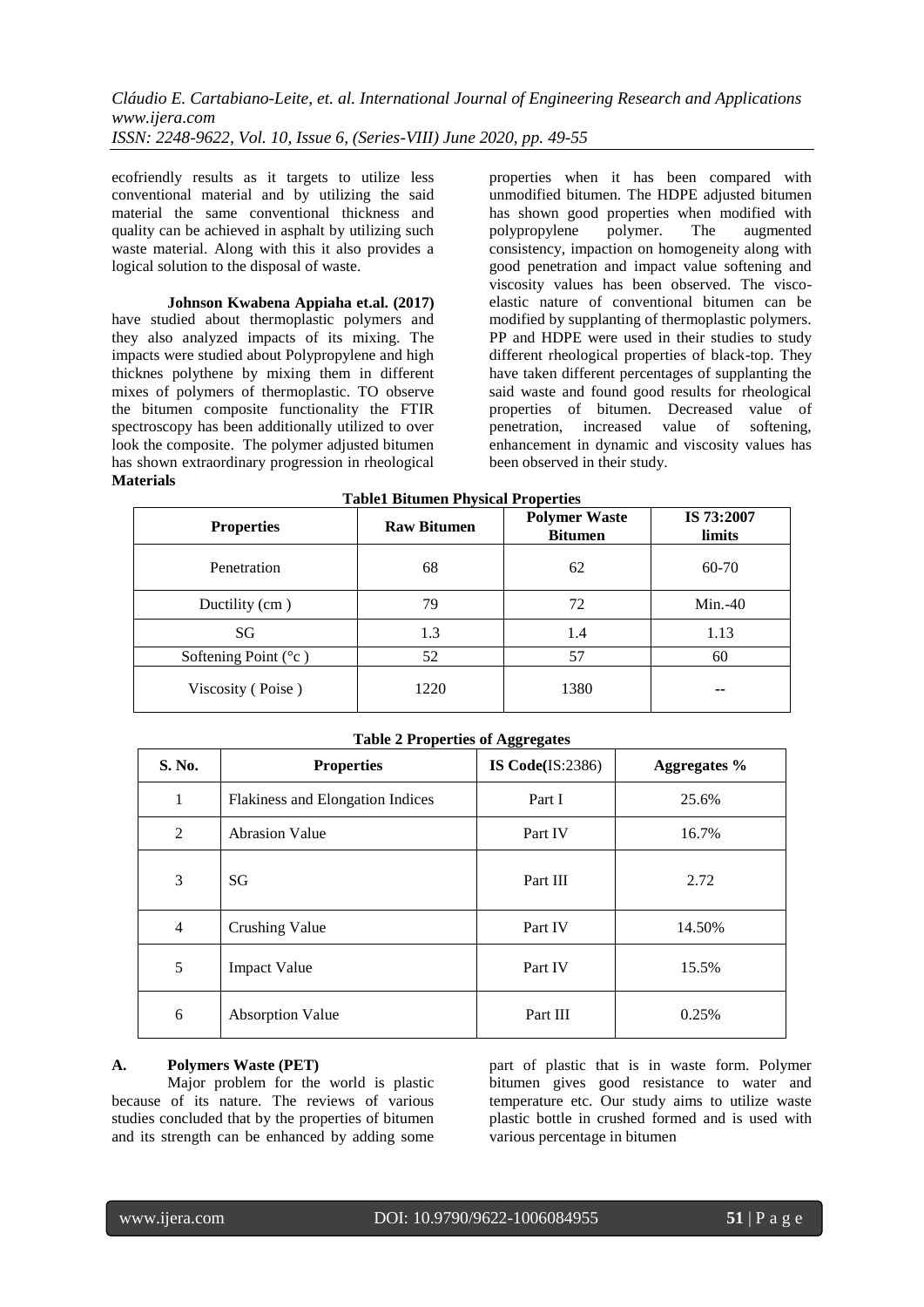

**III. RESULTS & DISCUSSIONS**

**Graph 1 Job Mix Gradation for Dense Bituminous Macadam Grade I**

#### **Marshall Mix Test**

Featuring has been done on dominant mixes with the Marshall test to examine out the binder content value that is optimum and at which achievement of maximum stability cognized. For both the DBM Layers at different mixes, Marshall Test is performed on gradation.

Binder content shouldn't be less than 4.5 % of total mass as per the specification of MoRT&H. For flexible pavement the BM is considered as surface coarse. Binder percentage is taken at different intervals initially it is taken 4 and on a broader state 6.5 percentis taken and the interval kept between various blend of mixes is 0.5 percent in order to evaluate optimum binder content value with taking help of Marshall Test. Under mentioned gives the values of binder content as outcome of test for different mix: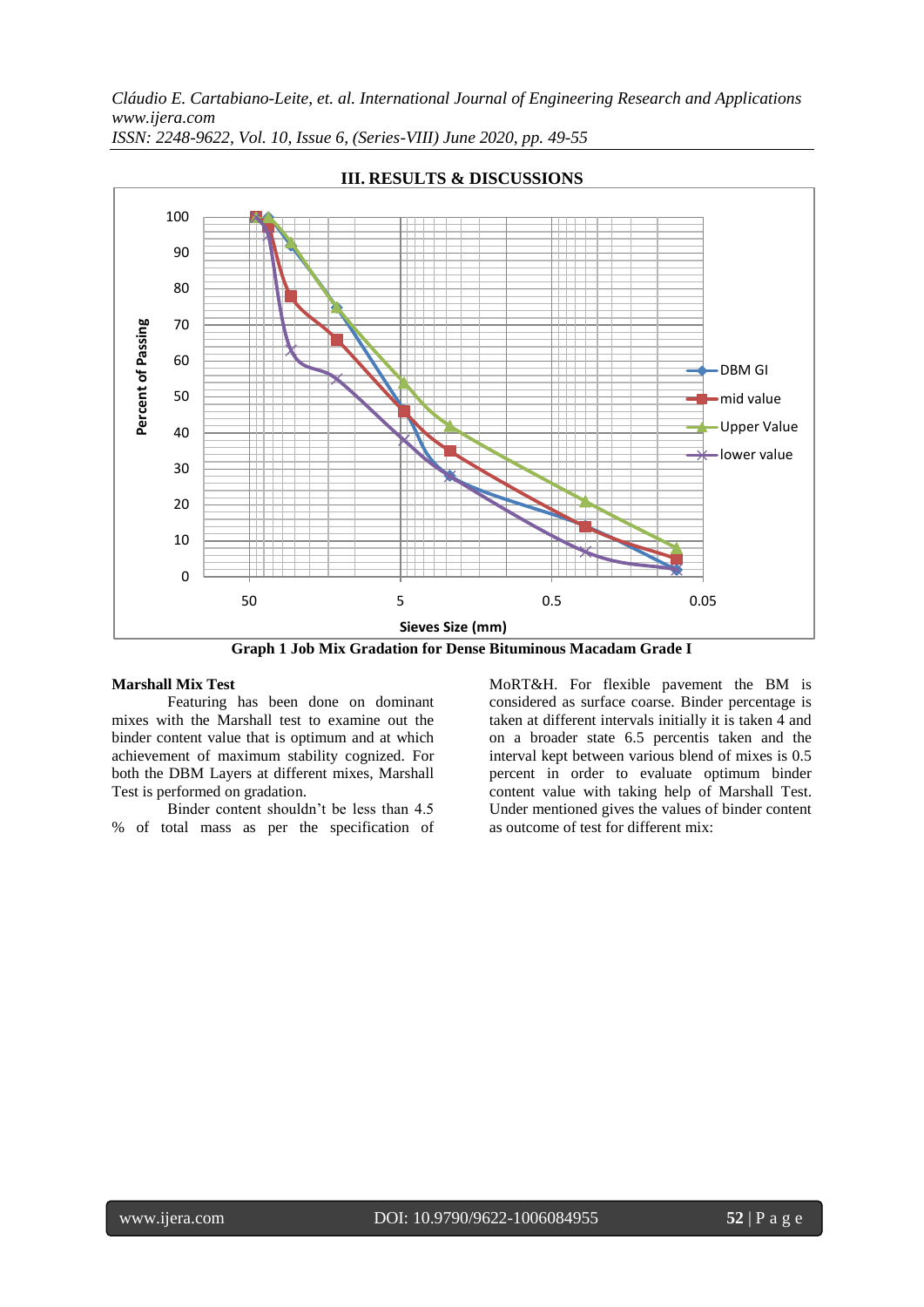*Cláudio E. Cartabiano-Leite, et. al. International Journal of Engineering Research and Applications www.ijera.com*



*ISSN: 2248-9622, Vol. 10, Issue 6, (Series-VIII) June 2020, pp. 49-55*

**Graph 2 Comparative Graph of various mixes for DBM layer at different binder**



**Graph 3 Comparative Graph of various mixes for DBM layer at different binder**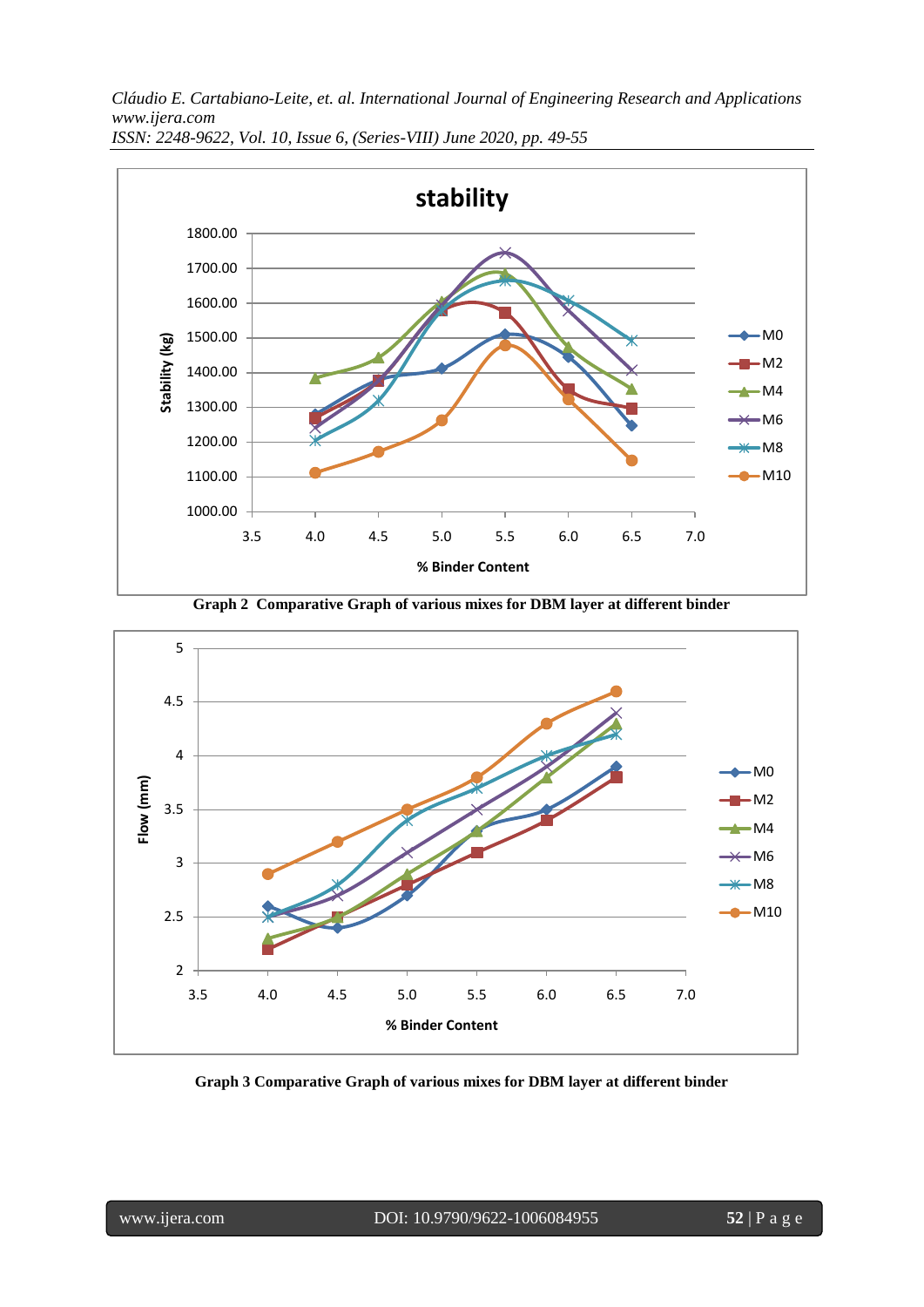| Table3 DBM layer Analysis Marshall Test of Different mixes |                             |                                   |                          |                     |  |
|------------------------------------------------------------|-----------------------------|-----------------------------------|--------------------------|---------------------|--|
| <b>MIXES</b>                                               | <b>OBC</b><br>$\frac{9}{0}$ | <b>Ultimate Stability</b><br>(KG) | <b>Flow rate</b><br>(mm) | Quotient<br>(KN/mm) |  |
| $M-0$                                                      | 5.6                         | 1510                              | 2.7                      | 5.59                |  |
| $M-2$                                                      | 5.2                         | 1610                              | 2.9                      | 5.55                |  |
| $M-4$                                                      | 5.4                         | 1680                              | 3.2                      | 5.25                |  |
| $M-6$                                                      | 5.45                        | 1710                              | 3.45                     | 4.96                |  |
| $M-8$                                                      | 5.5                         | 1665                              | 3.7                      | 4.50                |  |
| $M-10$                                                     | 5.55                        | 1480                              | 3.8                      | 3.89                |  |



**Graph 4 Comparison of various mixes Optimum Binder Content**



**Graph 5 Comparison of various mixes for maximum Stability at OBC**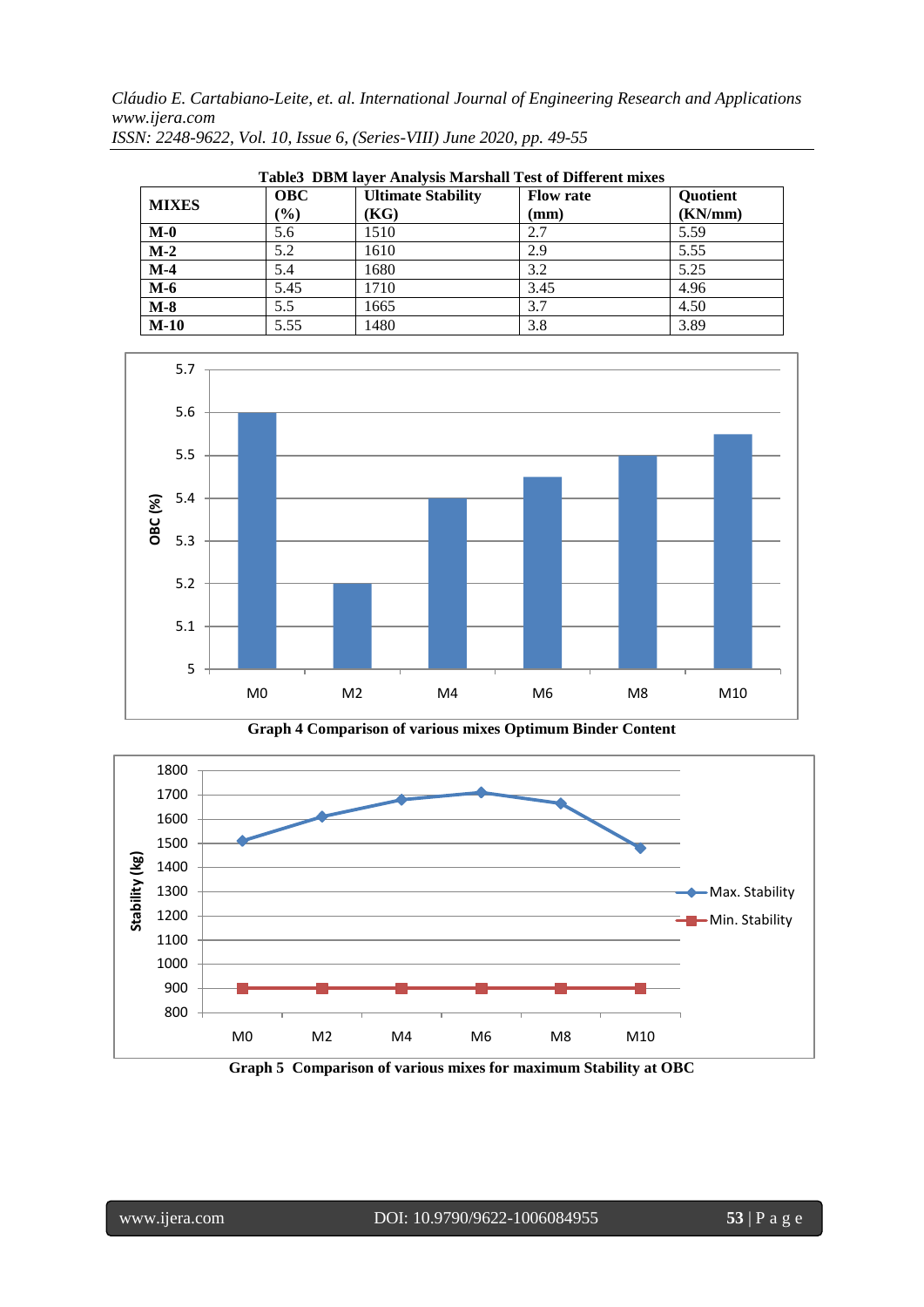*Cláudio E. Cartabiano-Leite, et. al. International Journal of Engineering Research and Applications www.ijera.com*



*ISSN: 2248-9622, Vol. 10, Issue 6, (Series-VIII) June 2020, pp. 49-55*





**Graph 7 Marshall Quotient comparison of various mixes for layer**

#### **Properties of Polymer waste Bitumen**

Various experiments has been done on the waste polymer bitumen and the standards of tests has been taken from IS 73:2007. Physical properties of waste Bitumen that is prepared with blend of polymer are observed with these test and the values of properties of raw bitumen has been compared with the same. Various properties of Polymer waste Bitumen contains for pavement work. Experimental are followed as code of IS73:2007.